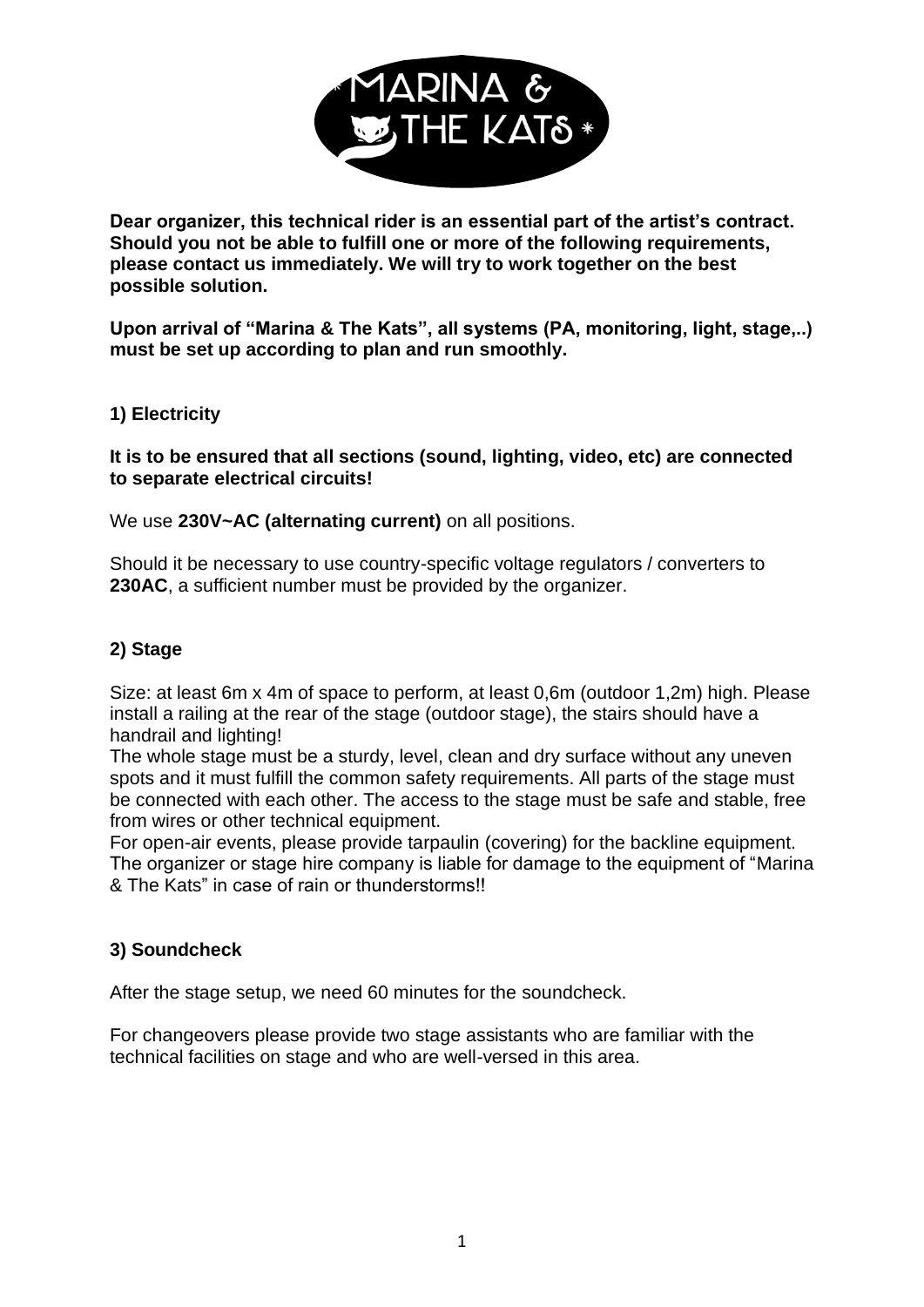

#### $\overline{\phantom{a}}$ **4) PA**

Please provide a sufficiently dimensioned, calibrated, high-quality PA system (L'Acoustics, D&B, Meyersound,…) with sufficient headroom.

### **Self-made PA's are not accepted!!!**

The system must have the capability to produce a steady and distortion-free sound of 110dBA for every seat in the audience. With regard to the location, sufficient subwoofers and, if required, Nearfills/Frontfills/Outfills/Delaylines must be available. For larger venues, the use of line arrays is a prerequisite!!!

# **5) FOH**

If possible, the place for the mixing desk should be positioned in a distance of twice the stage width, and central to the stage. A clear view to the stage and to the PA is necessary.

For open-air events, the FOH must be roofed and should be covered with stage netting.

### **06) Stageplot**

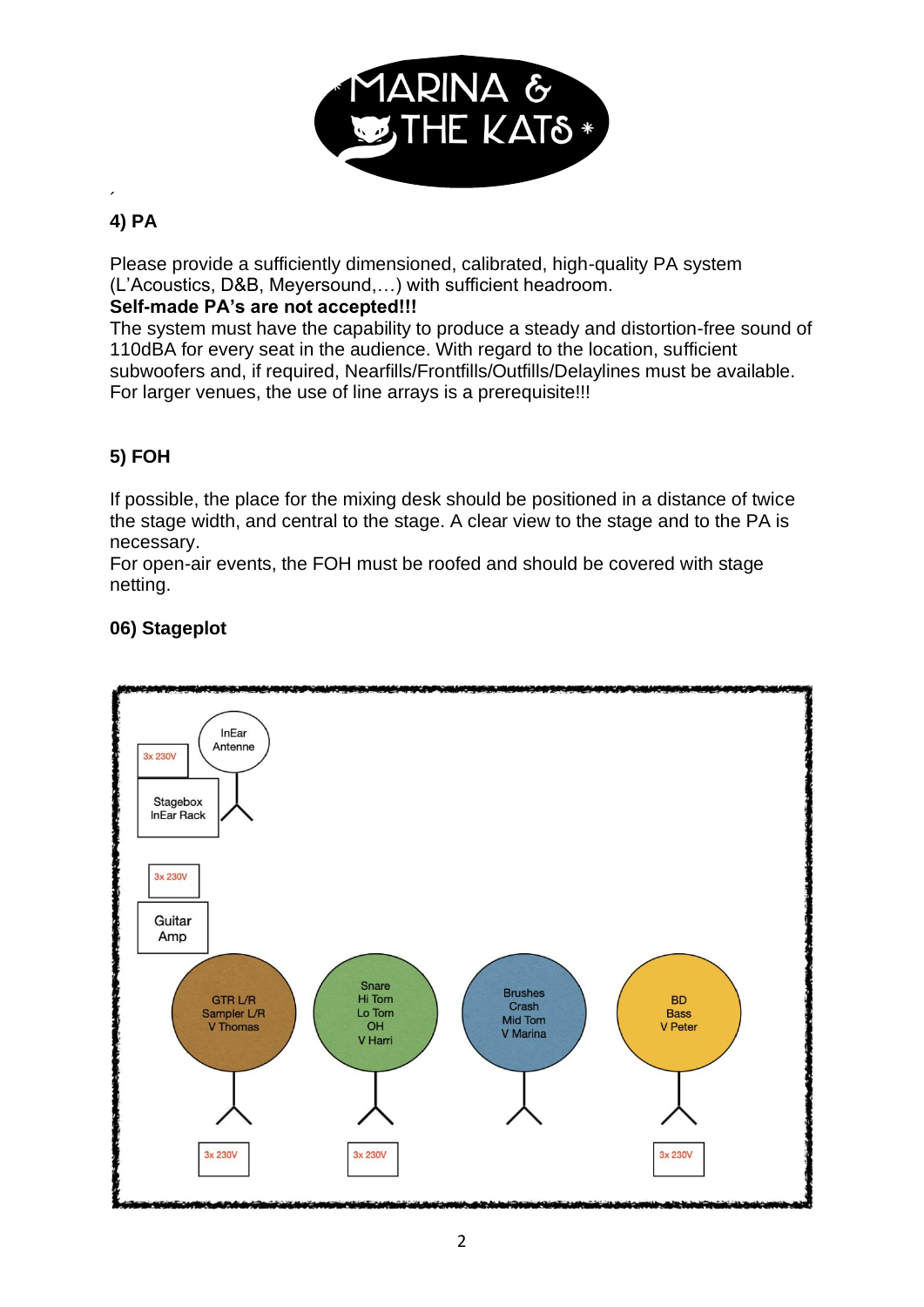

| We bring:                          | We need:                                                           |  |  |  |
|------------------------------------|--------------------------------------------------------------------|--|--|--|
| All the microphones needed for the | Digico SD11 mixing desk + Waves                                    |  |  |  |
| band                               | Extreme Server + Digico D-Rack                                     |  |  |  |
| 4x InEar Headphones                | 4xShure PSM1000 InEar Monitoring                                   |  |  |  |
|                                    | (alt.at least Sennheiser EW300 G4)                                 |  |  |  |
| 2x Shure ULXD microphone capsules  | 1x Shure ULXD4D Receiver +                                         |  |  |  |
|                                    | 2x Shure ULXD2 Transmitters                                        |  |  |  |
|                                    | 1x Cat 5e/ Cat 6 cable from FOH to                                 |  |  |  |
|                                    | stage                                                              |  |  |  |
|                                    | 5x mic stands tall                                                 |  |  |  |
|                                    | stagepower                                                         |  |  |  |
|                                    | XLR cables (~24 Stück)                                             |  |  |  |
|                                    | <b>Backline</b>                                                    |  |  |  |
|                                    | <u>Thomas:</u>                                                     |  |  |  |
|                                    | 1x small Guitar Amp (Fender Junior or                              |  |  |  |
|                                    | similar)                                                           |  |  |  |
|                                    |                                                                    |  |  |  |
|                                    | Peter:                                                             |  |  |  |
|                                    | 1x Bass Amp                                                        |  |  |  |
|                                    | 1x Bassdrum                                                        |  |  |  |
|                                    |                                                                    |  |  |  |
|                                    | Marina:                                                            |  |  |  |
|                                    | 1x Snare Drum (14x6 or similar, wooden                             |  |  |  |
|                                    | snare preferred)                                                   |  |  |  |
|                                    | 1x Cymbal stands                                                   |  |  |  |
|                                    | 1x 14' Floor Tom                                                   |  |  |  |
|                                    |                                                                    |  |  |  |
|                                    | Harald:<br>3x Cymbal<br>1x 16' Floor Tom<br>1x 12' or 13' Rack Tom |  |  |  |
|                                    |                                                                    |  |  |  |
|                                    |                                                                    |  |  |  |
|                                    |                                                                    |  |  |  |
|                                    | 1x Tom stand                                                       |  |  |  |
|                                    | 1x 14' Jazzsnare                                                   |  |  |  |
|                                    | 1x Snare stand                                                     |  |  |  |
|                                    | 1x 20' Jazz Ride                                                   |  |  |  |
|                                    | 1x 18' Jazz Crash                                                  |  |  |  |
|                                    | 1x 14' Jazz HiHat                                                  |  |  |  |
|                                    | 1x HiHat stand                                                     |  |  |  |
|                                    | 1x Clapstack                                                       |  |  |  |
|                                    |                                                                    |  |  |  |
|                                    |                                                                    |  |  |  |